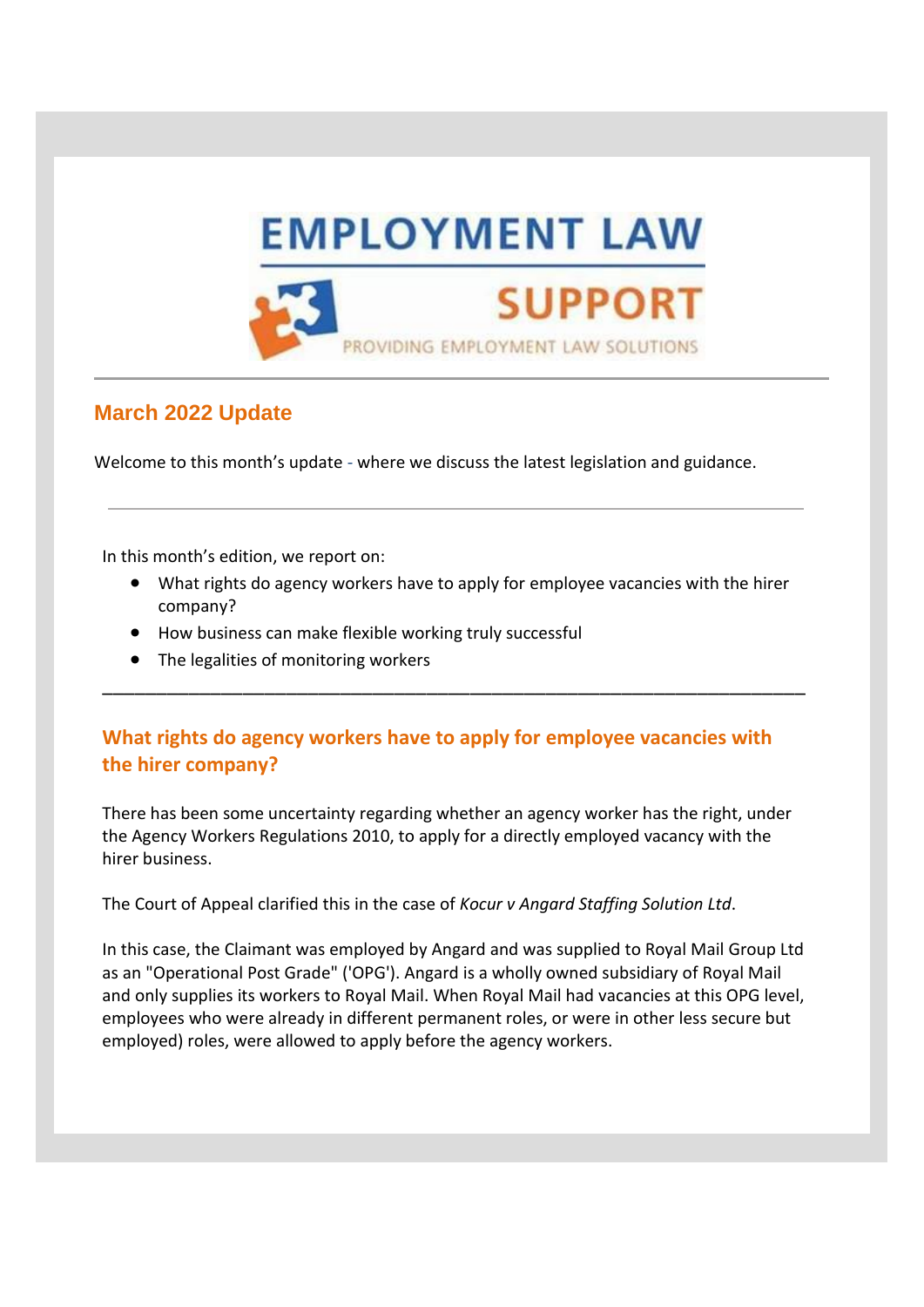The agency workers argued that the right under the Agency Workers Regulations 2010 to be notified of any vacancies at the hirer company, included the right to apply for those jobs.

However, the Court rejected that argument and found the Regulations did not give agency workers the right to apply for vacancies. This confirms that temporary workers are not, in all respects, comparable with permanent workers in this respect.

**Employers:** The Agency Workers Regulations do confer a number of rights on workers but at least not the right to apply for vacancies

**Contact us:** We can assist with self-employed and contractor agreements

### **How business can make flexible working truly successful**

Recent government consultation on flexible working is looking at bringing the right for employees to ask for flexible working from day one, it will still give employers the right of refusal. So, it will be left to organisations to ultimately decide what is right for them.

The pandemic has shown that a more flexible way of working allows businesses to adapt at speed when needed. This also makes good business sense. It allows business to tap into a larger pool of talent, while promoting wellbeing and a better work-life balance for employees that sustains high performance. The key is to ensure that flexible working creates the right outcomes for the business, customers and employees.

The conversation around flexible working has so far focused heavily on where people work. When and how they work are equally important and companies need to consider different working patterns, be that part-time, compressed hours or job share.

It seems the power balance has shifted towards job seekers. They are now asking for what they want and flexible working is high on their list. For hybrid working to be effective, there must be a clear focus on outcomes and trust between managers and their teams. Those that continue to monitor employees on a more traditional basis may not be successful in this new way of working.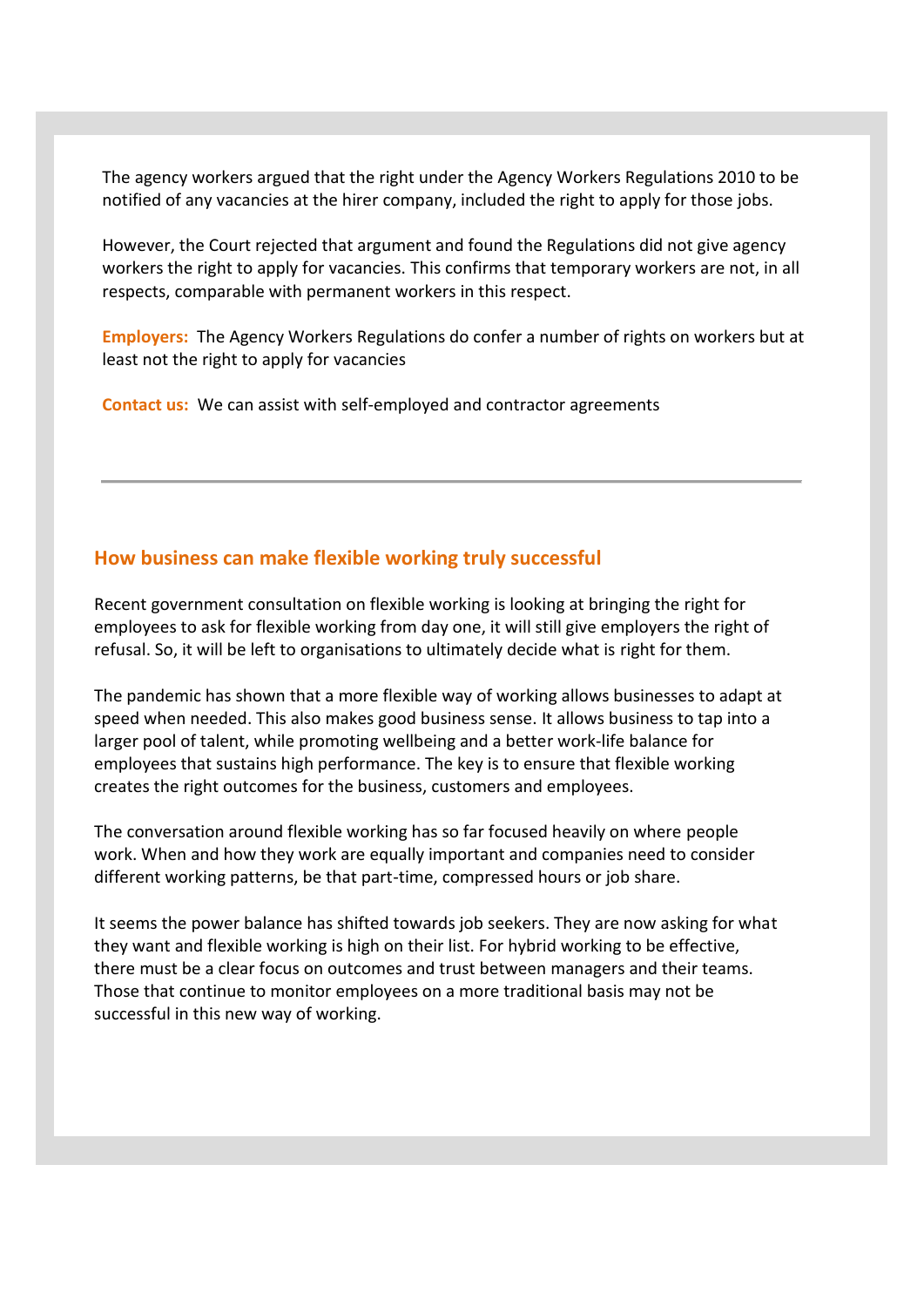Some businesses are creating flexible hybrid frameworks, within which teams decide the specific ways of working that will best support them to deliver for customers and the business. This is often built around the key principle of the customer-centric performance being paramount.

In this model each team is empowered to build a hybrid team agreement, guided by the principles of a flexible working framework, which sets out a way of working to deliver great outcomes for customers. The framework is based upon collaboration and innovation either in the office or at home. Another key principle in this framework is the 'human connection' and the importance of building relationships and trust.

It is not just large companies that are reviewing their working practices. Small and medium businesses are committed to reviewing their flexible working policies and diversifying their workforce.

In a recent survey, 45% of SMEs said that employee health and wellbeing was now a top priority. This highlights a greater focus on supporting employees and ensuring their welfare is sustained – something that must remain front of mind as companies evolve their flexible working policies.

Two years after the start of the pandemic, businesses must now decide what the future of work looks like for them.

**Employers:** It's the businesses, both large and small, that adopt the most progressive flexible work strategies who will be in the best position to grow their business and thrive going forwards.

**Contact us:** We can assist with remote working policies.

#### **The legalities of monitoring workers**

Employers have always used methods to monitor employees' hours, such as timesheets and clocking in software. But with working from home becoming the norm in the pandemic and an increasingly remote workforce as we come out of it, some employers have put in software to monitor their hours or their performance.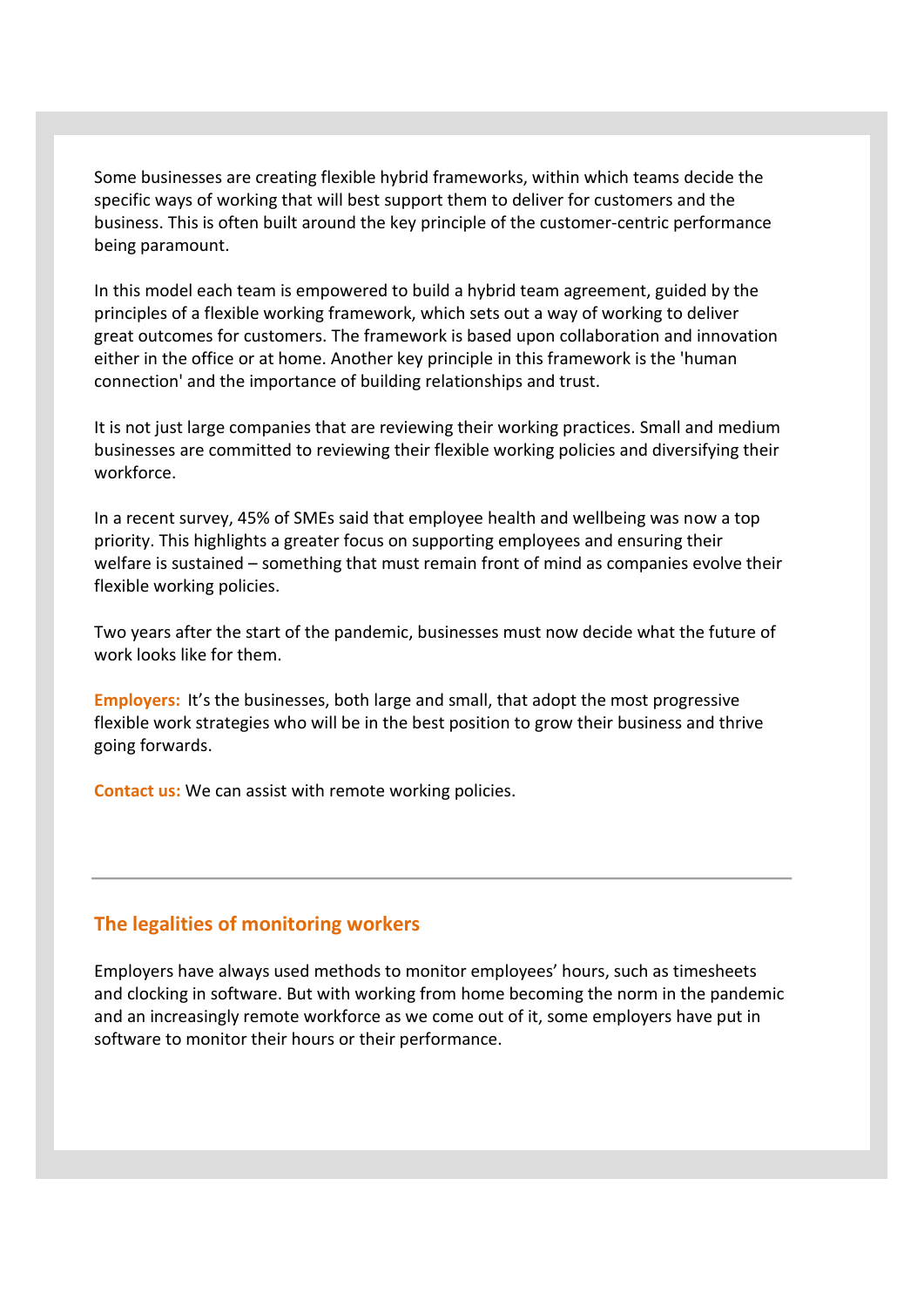The starter is that under the Working Time Regulations 1998 (WTR) there is a 48-hour limit on average weekly working time unless an opt out is signed. Employers do have a legal duty to monitor working time to ensure these limits are kept to, particularly if no opt out is signed and keep records for two years.

In a modern disparate workforce in some businesses an electronic way of clocking in and out have emerged as well as introducing software programmes to keep a check on employees work activity when remote working. There is no law that specifically governs this type of monitoring, although it can breed distrust with employees who feel they are constantly being checked on.

Under the Human Rights Act 1998 (HRA), the Data Protection Act 2018 (DPA) and the General Data Protection Regulation (UK GDPR), monitoring of employees and processing of personal data is regulated. In line with these principles, an employer should be clear to employees if their working hours and work undertaken is being monitored, as well as what personal data is being processed.

The same principles apply to monitoring the productivity of your workforce. Electronic monitoring is seen as a more intrusive nature of monitoring and employees must have a clear understanding of what is being monitored, why it is being monitored and how the information will be used.

There is a balancing exercise as to how intrusive this monitoring should be to achieve the desired aim of managing productivity. Different categories of employees may need lesser monitoring and it will impact on the trust level with your workforce. The key consideration is ensuring the right work outcome at the correct standard. This will vary across industries, where minute-by-minute monitoring may be required for safety reasons. However, in office-based work, there may be a downside to intrusive monitoring, affecting trust levels.

As long as employers have a legitimate interest to carry out monitoring and have informed consent then apps and monitoring software are perfectly legal. In the current climate, where employees are seeking more freedom to work in ways that fit in with their lifestyle, any monitoring must balance the legitimate needs of the business with the reality of recruitment and retention of the best talent.

**Employers:** The key question is the culture you wish to build in the business and whether monitoring is an effective tool.

**Contact us:** We can advise on Data Protection and monitoring of systems